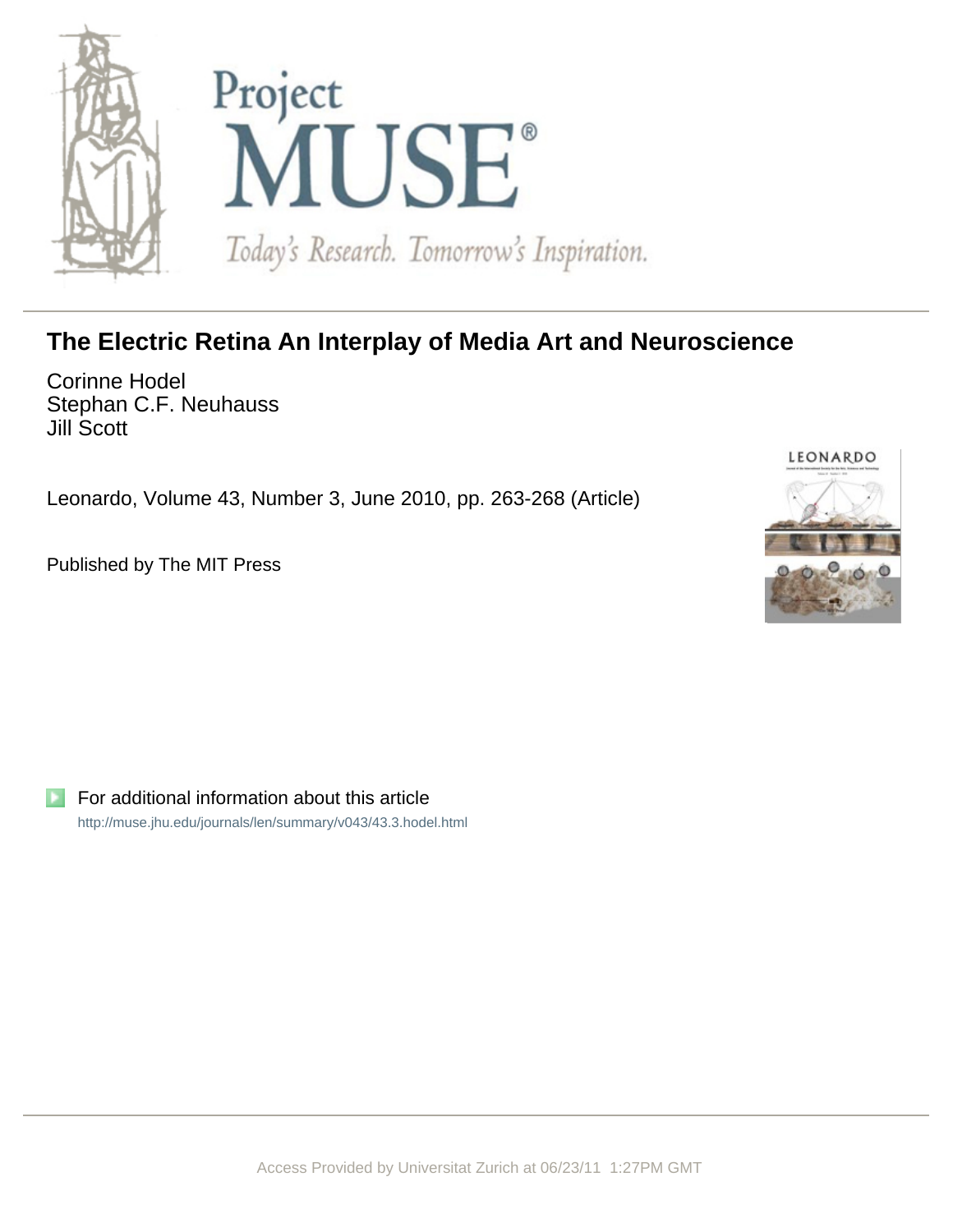# *The Electric Retina:* An Interplay of Media Art and Neuroscience

*Corinne Hodel and Stephan C.F. Neuhauss, with Artist's Statement by Jill Scott*

ill Scott's background is in media art; she constructs video artworks and interactive performances. She is also co-director of the Artists in Labs program, located in the Institute of Cultural Studies at the Zurich University of the Arts. This program enables Swiss artists to work as residents in specific Swiss scientific laboratories for several months, and as Scott wanted the experience herself, she applied to our lab as an extra resident, not funded by her organization. The intensity of her involvement required her to be part of our research group rather than a momentary visitor. This approach reflects the conception of the program itself and allows for a much more intensive knowledge transfer between artists and scientists, leading to new encounters at multiple levels. Here we describe Scott's residency in our neurobiology lab at the Zoological Institute of the University of Zurich from our point of view as participating scientists.

#### **SCOTT'S RESIDENCY**

In our laboratory, the focus of our research is the zebrafish retina. Zebrafish are small tropical fish that are used as model organisms in vertebrate biology around the world. This fish offers multiple advantages for visual research [1]. The larvae have to catch prey by the tender age of five days (postfertilization), and acute vision at this early stage is indispensable for their survival. Therefore, the retina has to develop very quickly and is particularly accessible in five-day-old larvae. In the laboratory, blind larvae survive only if raised in a medium containing high concentrations of living food such as paramecia. In this paradisiacal condition, nutrition can be passively obtained simply by opening the mouth.

We are able to evoke an optokinetic response (OKR), that is, stereotyped eye movements, in a "movie theater" for fish by projecting moving stripes onto a screen that is watched by the larvae.

Presentation of a moving stimulus triggers eye movements that can be analyzed in real time using custom-designed software. In this way, we are able to test quantifiably the visual

Stephan C.F. Neuhauss (biologist), Institute of Zoology, University of Zurich, Winterthurer-strasse 190, 8057 Zurich, Switzerland. E-mail: <stephan.neuhauss@imls.uzh.ch>.

Jill Scott (artist), Institute of Cultural Studies, Zurich University of the Arts, Austellungsstrasse 60, 8031 Zurich, Switzerland. E-mail: <jillian.scott@zhdk.ch>. Web site: <www.jillscott.org>.

performance of larvae, even though they are only about 7 mm in length.

The velocity of eye movement gives us information about levels of visual impairment. For instance, the absence of eye movement (apart from spontaneous movements) after visual stimulation is a reliable indication of complete blindness. Zebrafish strains with impaired visual performance in the OKR

#### **a b s t r a c t**

*The Electric Retina* is an interactive sculpture built by the artist Jill Scott. This project is the result of her residency at the Institute of Zoology (Zurich) neurobiological laboratory and is an artistic interpretation of the lab's research on zebrafish vision. This trans-disciplinary collaboration has served to communicate scientific findings to the general public. Moreover, learning different styles and modes of communication required for interfacing with the general public and with the artist has been a worthwhile experience for the scientists involved.

movie theater can be further analyzed by electrophysiological analysis. The electric response of the retina to flashing light is measured with a tiny electrode, which sits on the cornea of the eye surface. Depending on the site of the defect in the visual pathway, the response will show typical characteristics indicative of the cellular localization of the defect. Histological sections of the zebrafish eye can be also viewed with a microscope, and this process reveals further details of abnormalities in the retina. As in the human eye, the zebrafish retina harbors light-sensitive photoreceptors and other neuronal cells that process the signal from the photoreceptor and send it to the optic nerve. In zebrafish, photoreceptors are arranged in a rigid pattern array over the retina.

When Jill Scott started her residency, she accompanied us during all stages of our research process. These hands-on demonstrations were supplemented by tutorials conveying basic concepts of neurobiology, ophthalmology and genetics. As an honorary member of our research group, she also took part in our weekly seminars and meetings. Finally, she worked alongside the scientists and performed her own experiments. This deep insight into our day-to-day activities was essential for creating a piece of art that could reflect and interpret our research in a robust manner.

This exchange turned out to be bidirectional, however, as lab members soon became involved in the artist's process. The ideas for the final artwork evolved through mutual interaction during several brainstorming sessions and other discussions. After a year, *The Electric Retina* was ready for its first public exhibition, at the BrainFair 2008 on the occasion of the 175th birthday of the University of Zurich.

#### **The Product:** *The Electric Retina*

The artwork that resulted from Scott's residency in our laboratory is a sculpture symbolizing a part of the retina, with

Corinne Hodel (biologist), Institute of Zoology, University of Zurich, Winterthurerstrasse 190, 8057 Zurich, Switzerland. E-mail: <corinne.hodel@imls.uzh.ch>.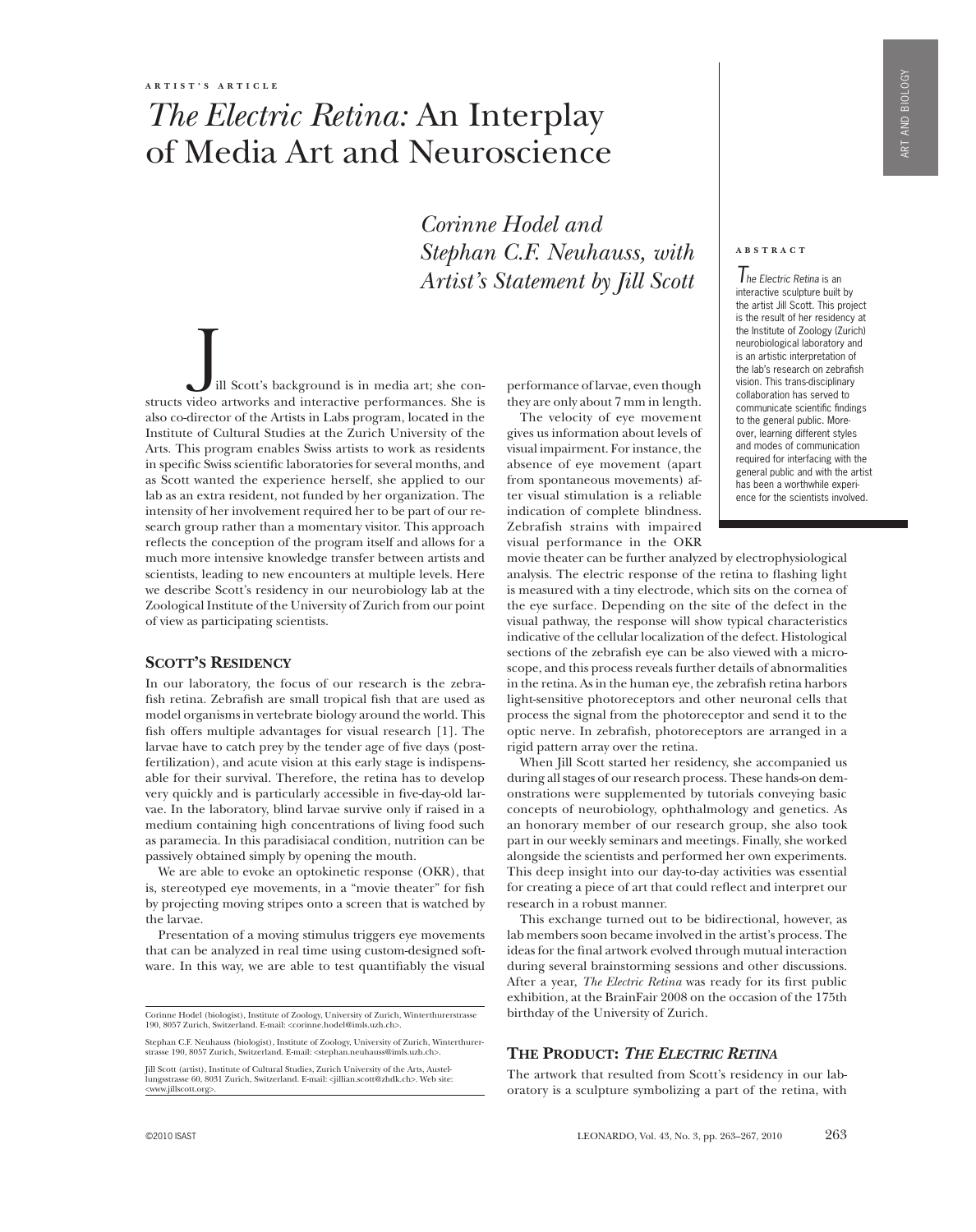

which the audience can interact (Fig. 1). The base of the sculpture is composed of a metal socket, which harbors technical components such as a media player, sound devices and touch sensors. The socket supports an appealing giant sphere with a diameter of 120 cm, which aroused the curiosity of the spectators (Fig. 1a). Here two white hemispheres coalesce into a round eyeball. At the front, the iris of the eye serves as a window guiding the light beam from the internal video projector onto a screen about 3 meters away from the sculpture. The audience can choose between five thematically different sets of movies by turning a lens on the front of the "iris" (Fig. 1b). Once the lens-carrying wheel is latched in a new position, the movie linked with this setting starts. The projected movies are the result of a postedited underwater shoot off the coast of Australia. Subsequent image processing of the pictures by Jill Scott resulted in an artistic representation of this ocean environment seen from the perspectives of zebrafish afflicted with particular eye diseases. These diseases were chosen from animal models used in our research, as well as from common human visual afflictions. In the case of progressive diseases such as retinitis pigmentosa, the movie starts with an original scene that is gradually modified according to the course of the disease. Apart from these public movies seen by all spectators, there are private viewing holes or oculars that display representative macro images and animated sequences from studies actually made in our laboratory (Fig. 1c). These

**Fig. 1. Jill Scott,** *The Electric Retina,* **interactive sculpture,**   $200 \times 120 \times 80$  cm. **2008, exhibited in a public space. For a short documentary about** *The Electric Retina* **see <www.vimeo. com/1387705>. (© Jillian Scott)**

oculars represent the photoreceptors' pattern array spread irregularly over the back hemisphere (Fig. 1d). The images are displayed on a huge LCD screen inside the sculpture. The content of the oculars changes simultaneously with the projected movies as the large lens is rotated. In addition to the regular selection of movie sets, there is another, more subtle interface between sculpture and spectator. If no one interacts with the sculpture for several minutes, a sixth set of movies starts automatically. This attract loop is immediately interrupted when a spectator approaches the sculpture and touches the border of an ocular, starting one of the five other movie sets. A touch sensor underneath the surface connected to the media player mediates this elaborate human-machine interaction.

### **Exemplary Movie Set: Healing Disease with a Special Diet**

Here, we describe the science underlying one movie set, based on research on the zebrafish strain *noir*, which suffers from a hereditary disease. As its name implies, sick offspring of this fish line have a darker appearance than healthy siblings. Black body pigmentation is often associated with blindness (Fig. 2). As pigment cells develop, zebrafish larvae start to adjust the degree of their body pigmentation to the background illumination by spreading or concentrating pigment granules within the cell. Thus, a light-adapted larva is brighter than a dark-adapted individual—unless it is unable to sense light and lives in perpetual internal darkness.

The defective protein underlying the disease in noir plays an important role in most cells, not only those involved in vision. It is part of a complex (pyruvate dehydrogenase) that boosts the synthesis of a key molecule (acetyl coenzyme A) involved in carbohydrate metabolism. As a result, in noir mutants a central metabolic pathway is blocked. Considering the biochemical pathway, supplying a fatty acid diet to the affected fish can circumvent this block. Indeed, noir can be almost completely cured of these symptoms simply by feeding on a mixture of fatty acids. The diet and its consequence are comparable to the nutrition of essential provitamins for humans. By nature, the human body is unable to synthesize certain vitamins; food containing those vitamins is thus indispensable for our health.

*The Electric Retina* highlighted our research on the noir fish. Looking more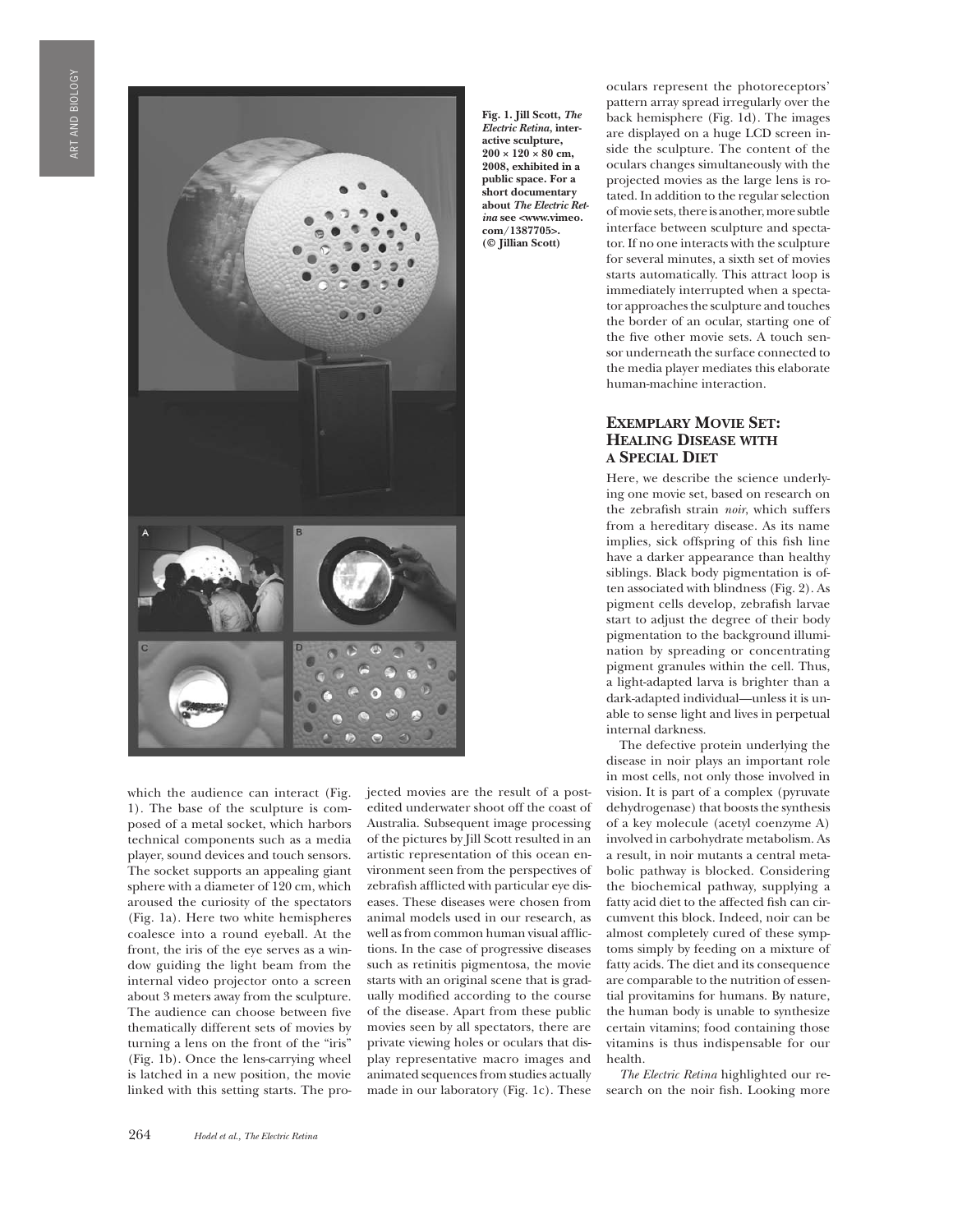closely at the oculars, viewers can see photographs and animated pictures from the experiments made with noir. Simultaneously, the screen shows a blurry underwater landscape—modeled by computer—from the conjectured perspective of the visually impaired noir fish. As soon as the simulated fish starts to feed on floating morsels of food (symbolizing the supplied fatty acids), the blurry scenery is replaced by a clear image of the ocean.

### **Discussion**

#### *The Electric Retina* **in a Public Space**

Beyond a doubt, an artwork is an unconventional form for transmitting scientific findings from the lab. A research project would normally culminate in an article published in a scientific journal. Along the way, scientists may present their results orally at talks or in front of posters at research conferences, but, obviously, such exchanges are restricted to a limited circle of experts. In contrast to these closed channels of communication, the exhibition of art is an experience open to the general public. Artists aspire to reach as many people as possible, and it may be argued that previous knowledge is not required for the audience to experience (and, one hopes, enjoy) a piece of art. Presenting scientific knowledge in the

public domain as "art" opens an additional channel for interested outsiders to gain insight into scientific research. This kind of interaction is similar to an exhibition in a science museum; however, an artwork often aims not only to present the underlying research but also to provide an artistic interpretation. It is this "interpretation" that can foster increased dialogue between the scientific researcher and the general public. Discussions at the site of the exhibition of *The Electric Retina* at BrainFair Zurich 2008 and the festivities for the 175th anniversary of the University of Zurich constituted a twosided experience for the audience. On the one hand, they encountered cuttingedge research on visual impairment by looking into the oculars. On the other hand, by watching the projected movies, they received a reflected perspective on the perceived effects of visual impairment. Such a confrontation spurred many interesting questions concerning experimental setup, animal testing or underlying mechanisms of eye diseases from the audience. Their questions were directly debated with the scientists involved in this research, who were also often present at the exhibition. The audience not only had the opportunity to get first-hand information from people directly involved in scientific research but, from our point of view, it was a novel experience to discuss our data thoroughly

in this format. It helped to increase the awareness and interest of people without biological or medical backgrounds. In answering the audience's questions, we had to adapt our vocabulary and simplify complex occurrences so that the issues behind our research remained coherent. As Albert Einstein once suggested, things should be made as simple as possible but not simpler. This is still a proverbial task for scientists. We also gained insight into the main interest of the general public: how to recognize and treat medical and eyesight problems. Some people even needed to be redirected to eye doctors.

### **The Trans-Disciplinary Collaboration**

The creation of an artwork such as *The Electric Retina* can be an intense transdisciplinary collaboration. During the process of development and construction of the artwork, all participants can learn and profit from one another. When Jill Scott came to our lab, she knew only that we study the zebrafish eye by modifying the fish's genetics and testing its resultant behavior. She knew that this information was not sufficient to build a trans-disciplinary artwork. Consequently, she learned the basic principles of our research field in order to gain a deeper insight into our scientific subject. This process led to the adjustment of our combined vocabularies and helped Scott to

**Fig. 2. Five-day-old zebrafish larvae. In contrast to the blind** *noir* **mutant (top panel) having a darker outer appearance, genetically unmodified wild-type larvae (bottom panel) are able to adapt body pigmentation to a bright background. (© Collette Maurer, Corinne Hodel and Stephan Neuhauss)**

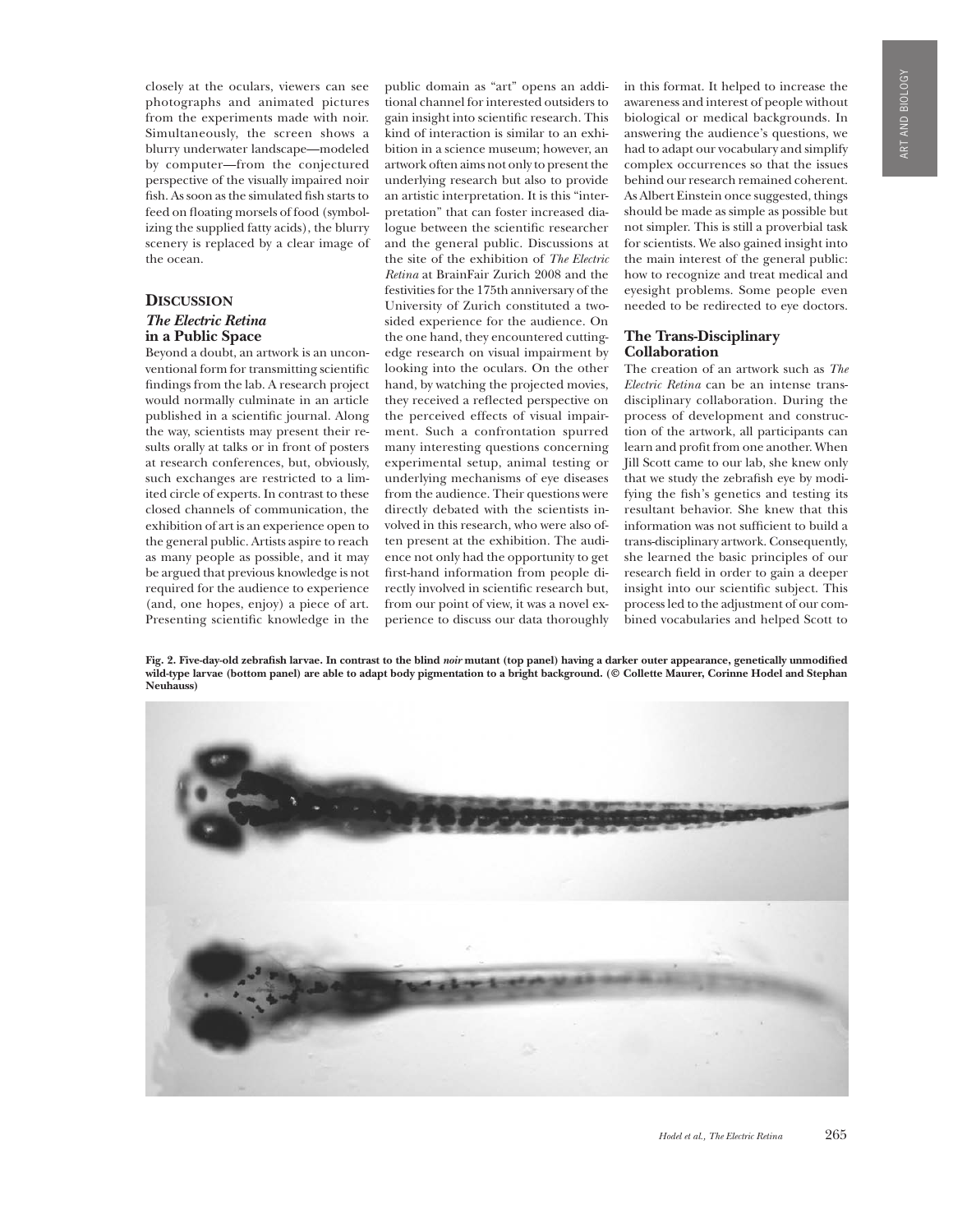Art and Biology **IRT AND BIOLOGY** 

speak with us in our language. The artist has to understand the scientific terminology and the underlying concepts. For example, a biologist may use the term *evolution* exclusively in a Darwinian context, whereas an artist may use it instead as a synonym for development or maturation in general. Hence, for the artist, evolution may have a goal-directed component aiming at improvement. In a biological sense, evolution is a random process, and the directing force is selection by adaptation to a constantly changing environment. Thus, a long process of discussions and considerations should not be confused with a trivial simplification of a complex topic. As a temporary member of the research group, Scott gained increasing familiarity with the conceptual background of our research and became engaged in our discussions. Such in-depth insight is an indispensable requirement for building a meaningful artwork that includes scientific research.

#### **From Inspiration to the Final Sculpture**

When we showed Scott an image of the photoreceptor pattern array taken with a scanning electron microscope, she was immediately drawn to the regular tiling of these cells. This image became the start of her artistic inspiration; she was simply fascinated by its aesthetics, and we described its biological aspects, such as the ultra-structure of the cells and the implied structure-function relationships.

Thus, this picture was the starting point for the external appearance of the sculpture, and we began to discuss how to associate our research with the artwork. Scott wondered how a zebrafish suffering from a certain eye disease would experience its immediate environment. While we often address the same question when we measure visual behavior in our OKR movie theater, we use a different angle. Our main interest is to define the exact limits of sensory processing, derived from correlation of the response of the larva to stimulus properties. Scott was interested in how the appearance of the natural environment, be it that of a human or of a fish, shifts because of the relevant eye disease. She asked herself to what degree a sick fish has to forgo the orientation and beauty of its own underwater world. While we as scientists focus on computational analysis of the response to an unnatural stimulus, shifts in the aesthesis of our planet stood as the central problem for the artist. These different points of view are inherited from being situated inside either an artistic or a scientific culture; therefore the exchange has a

cross-pollinating effect. This awareness has helped us to reflect on aspects of our science that we have neglected, and artistic interaction may help to establish more fruitful communication with the general public in the future. Although both fields are human-specific enterprises, to see them merging at least at the edges is a truly satisfying experience.

#### **Acknowledgments**

We would like to thank all participating lab members (Oliver Biehlmaier, Ursina Gurzeler, Marion Haug, Miriam Henze, Ying-Yu Huang, Tiziana Jametti, Thomas Labhart, Colette Maurer, Kaspar Müller, Sabine Renninger and Markus Tschopp), who not only were an integral part of the whole project but also participated with great enthusiasm at the public events. We further acknowledge financial support for Corinne Hodel from the Neuroscience Center Zurich (ZNZ).

### **Comment from the Artist, Jill Scott**

Since 1975, I have been a media artist, working on our ideological and historical perception of the human body or on the human body's sensory perception of its immediate environment. In the last five years, I have concentrated on neurobiology and cognition because I wanted to follow this particular scientific research in order to gain a deeper understanding of cross-modal perception. This quest has resulted in a set of "Neuromedia" artworks that attempt to augment interactive potentials of the viewer. At first I was resident in the Artificial Intelligence Laboratory at the University of Zurich (2002–2006), where I worked on a wearable computing project based on combined tactile and sound perception for the visually impaired (e-skin). From related workshops with visually impaired users, I became interested in the neurobiology research at the Stephan Neuhauss Group in Neurobiology in the Institute of Zoology University of Zurich. I joined the lab in 2007 as a resident to learn about the retinal and optical functions of the brain in relation to genetic behavior. Through this "learning curve" experience, I have become interested in art's potential as an interpretative catalyst for neuroscientific research, not only because the public needs to understand more about the complexities of human perception but because artists need to design more informed human computer interfaces (HCI). Many artists are interested in this research [2–5], but access to a deeper level of analysis can only warrant more scientifically robust inspiration. Furthermore, the residency in neurobiology was particularly exciting because the scientists actually wanted to

work alongside me on the content of the proposed project: *The Electric Retina*. Our shared aspiration became to blend retinal research with interactive media art in order to realize some more artistic metaphorical associations that might help to demystify the complexity of visual perception research for the general public. The object has a responsive tactile surface, evoking connections between tactile and visual perception for the viewer. This interaction with the sculpture was achieved in two ways: first, proximity sensors were embedded into the rims of the ocular cones, which allowed the viewer to shift the animations through the act of "looking closely"; the second interaction occurred on the opposite side of the sculpture, where the viewer could shift an enlarged microscopic lens to trigger new movies. This lens matched the size and scale of the photoreceptors' surface, which stands 210 cm high and gives viewers the impression that they are standing behind the optic nerve looking back out through the photoreceptors to the surrounding environment.

The resultant project not only reflected the researchers' work at the lab but represented my own personal experience of learning about visual perception and the relation between the lab's research and clinical analysis. It was during my research at this lab that I discovered that I suffer from Low Pressure Glaucoma (in my case, a genetic disease of the optic nerve), which is difficult to diagnose because of the dominant behavioral tendency to visually compensate for the deficiency with the healthier eye. Therefore, the project finally included my own visual disease alongside the research in the lab, where the focus is to search for cures for many other human diseases by gaining genetic control of visual system development and function by analysis of zebrafish mutants. My artistic development came directly from the process of the residency as, on the one hand, I was engaged with practical scientific research, and, on the other hand, I discussed the effect of these impairments on vision with a research ophthalmologist.

After Stephan Neuhauss invited me to talk at the Swiss Eye Week Conference (2008), I realized that a media artist's mediation between researchers and eye doctors could have a very important communicative role. Only by being immersed in the lab did I realize that the visual behavior of mutants represents the mutant perspective. I was fascinated by this and tried to translate this to a human perspective. Furthermore, the research-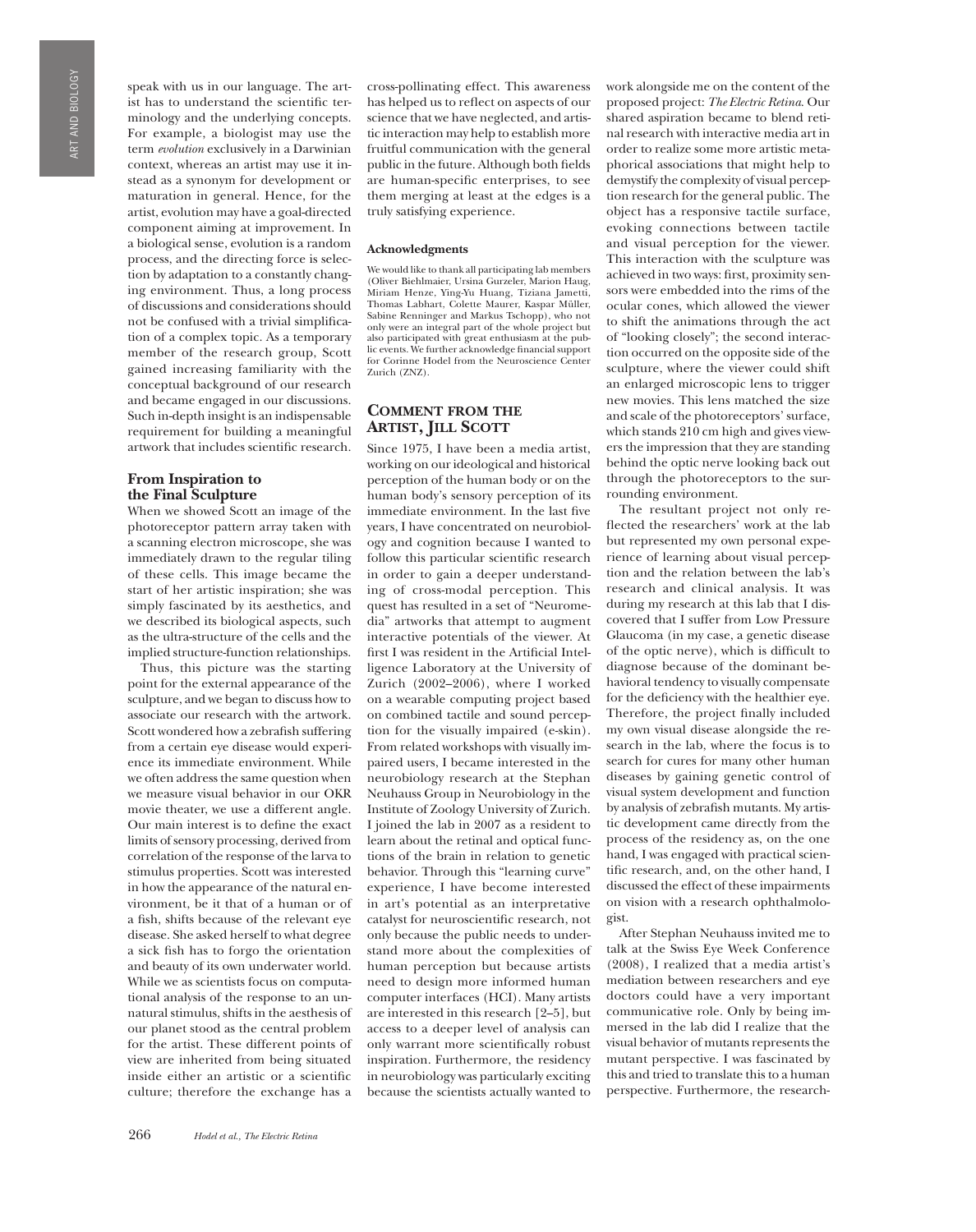ers were friendlier and more open to debate about the public appreciation of science than I thought they would be particularly Stephan Neuhauss and his Ph.D. researcher Corinne Hodel, who both thought about the impact of the group's research on society and viewed new creative approaches as a gift.

Of course, sometimes I still felt like an outsider. Still, I really enjoyed brainstorming with the researchers about the relevance of research to problems in the developing world or about the ethical analysis of experimentation. Also, as all our other Artists in Labs residents agree, it is indeed impressive to witness the high level of team effort and mutual credit in any science lab. I particularly liked learning how to use their machines and imaging techniques, which I now regard as a set of new media for the media artist in the future. However, by far the most rewarding experience for me was to be included in the scientists' brainstorming sessions, particularly those about how to design experiments for new measurement potentials in their own scientific research. I can imagine that more artists and designers could become serious participants in teams performing scientific experiments at earlier stages of their development. From our experience in the Artist in Labs program, having placed 28 artist residencies in 21 science research centers, there is no doubt that scientists can learn a great deal about communication from artists. In addition to the sharing of ideas in the development of public projects like *The Electric Retina*, this exchange, in my view, is the point where the creative potentials of media art and science may actually meet on a more practical level in the future.

#### **Acknowledgments**

I thank the Neuhauss Lab, especially Corinne Hodel, Stephan Neuhauss, Colette Maurer, Oliver Biehlmaier, Melody Huang, Markus Tschopp and Marion Haug. Special thanks to Marille Hahne (editing support), Andreas Schiffler and Marcus Dusseiller (programming and sensors), and Simone Lüling and Beat Schlaepfer (steel and surface construction help).

#### **References and Notes**

*Unedited references as provided by the authors.*

**1.** Stephan Neuhauss, 2003, Behavioral Genetic Approaches to Visual System Development in Zebrafish, *Journal of Neurobiology* 54, 148–160.

**2.** Ellen K. Levy, 2009, Stealing Attention, Michael Steinberg Fine Art, New York City, <www.complexity art.com/Flash/flash\_page.htm>.

**3.** Andrew Carnie, 2004, Slices and Snapshots, Stanley Picker Gallery, London, <www.tram.ndo.co.uk/ eye.ttmd.htm>.

**4.** Suzanne Anker, 2002, Butterfly in the Brain, Universal Concepts Unlimited, New York City, <www. artbrain.org/gallery2/anker.html>.

**5.** Mark Rollins, 2005, Cross-Modal Effects in Motion Picture Perception: Toward an Interactive Theory of Film, Art and Cognition Workshops, <www.inter disciplines.org/artcognition/papers/11>.

Manuscript received 19 March 2009.

*Corinne Hodel is a Ph.D. student in the laboratory of Stephan Neuhauss, Ph.D., at the Institute of Zoology of the University of Zurich. Both are neurobiologists interested in the genetic control of vision.*

*Jill Scott is Professor for Research in the Institute of Cultural Studies in Art, Media and Design at the Zurich University of the Arts (ZhdK) in Zürich and co-director of the Artists in Labs Program.*

#### **Call for Papers**

## **ArtScience: The Essential Connection** *Guest Editor:* Robert Root-Bernstein

What is the value of artistic practices, techniques, inventions, aesthetics and knowledge for the working scientist? What is the value of scientific practices, techniques, inventions, aesthetics and knowledge for the artist? When does art become science and science, art? Or are these categories useless at their boundaries and intersections?

Can an individual excel at both science and art, or is even a passing familiarity with one sufficient to influence the other significantly? Do the arts ever contribute significantly to scientific progress? Where will current scientific innovations lead the arts in the next few decades?

Submissions exploring these questions can be from artistic scientists who find their art avocation valuable; from scientist-artist collaborators who can demonstrate a scientific or artistic innovation; from scientifically literate artists who draw problems, materials, techniques or processes from the sciences; or from historians of art or science looking at past examples of such interactions.

Interested authors are invited to send proposals, queries and/or manuscripts to the Leonardo editorial office: Leonardo, 211 Sutter St., Suite 501, San Francisco, CA 94108, U.S.A. E-mail: <isast@leonardo.info>.